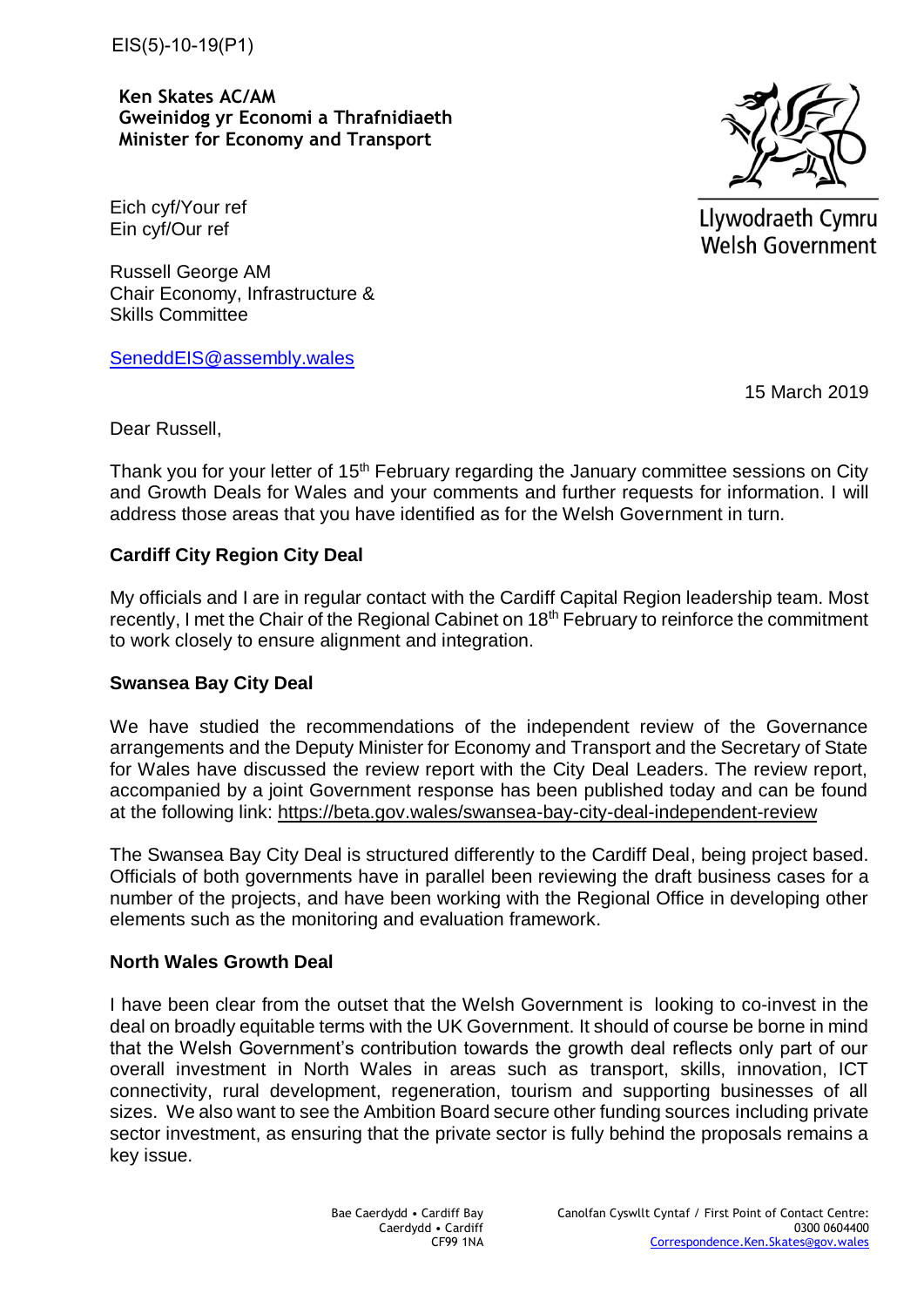Following the announcement that the Wylfa Newydd project would be paused, the Economic Ambition Board agreed to review the current package of proposals to ensure that they remained the right mix of investments to address the economic challenges and opportunities facing the region. We await outcome of this review by the Economic Ambition Board and stand ready to mobilise whatever resources are required from our side in order to ensure we collectively move forward at pace.

# **Mid Wales Growth Deal**

I have recently met with both the Chair and Vice Chair of the Growing Mid Wales Partnership and whilst we are yet to receive a proposal from the region, I am encouraged that we are starting to see some very early outline proposals coming forward that have potential. However, I recognise there is much work yet to be done before we can commit to a Deal and I have encouraged the region to share with us their evolving thinking as it emerges and evolves.

In terms of timescales, the current proposal is ambitious but I have encouraged the region to work closely with my officials in this regard, together with those from UK Government, to ensure that a Deal is based on a quality bid proposal. I have reminded the Leaders that engagement of key stakeholders, including the private sector, is important to inform both the development and delivery of the proposed Deal.

I welcome the discussions to develop a strong Mid Wales voice on employability and skills and I recognise the importance of ensuring that Mid Wales is given a distinct identity within the wider South West and Mid Wales Regional Employment and Skills Plan.

There have been several meetings with Councillor Ellen ap Gwynn and respective CEOs at Ceredigion County Council, most recently Eifion Evans. At two of these meetings the leader and CEO of Powys County Council have also been in attendance. A meeting has been arranged for Tuesday 9<sup>th</sup> April between the Chief Executive of Ceredigion County Council, Huw Morris (Welsh Government) and Barry Liles (South West and Mid Regional Skills Partnership) to discuss current arrangements and future plans.

I have provided funding for a skills analysis of Mid Wales, led by Aberystwyth University. The study will draw upon existing sources of labour market intelligence and will need to be developed in the knowledge of the economic priorities for the region and potential areas for growth. This study will serve to identify skills needs within Mid Wales and provide a robust evidence base for skills provision in the area. The study will report to Welsh Government in Spring 2019.

I have also commissioned an independent review of Regional Skills Partnerships (RSPs), led by SQW, which is now underway. The review will consider the governance and accountability of the three RSPs, review consistency across the three partnerships and test their alignment with City Deal/Growth Deal structures (including Growing Mid Wales), as well as review RSPs' competence and ability to assess need and influence skills provision in their respective regions. The findings of the review will inform a report to Welsh Government, which will provide clear recommendations for how the accountability and impact of RSPs as the strategic voice of regions in relation to employability and skills, can be further strengthened.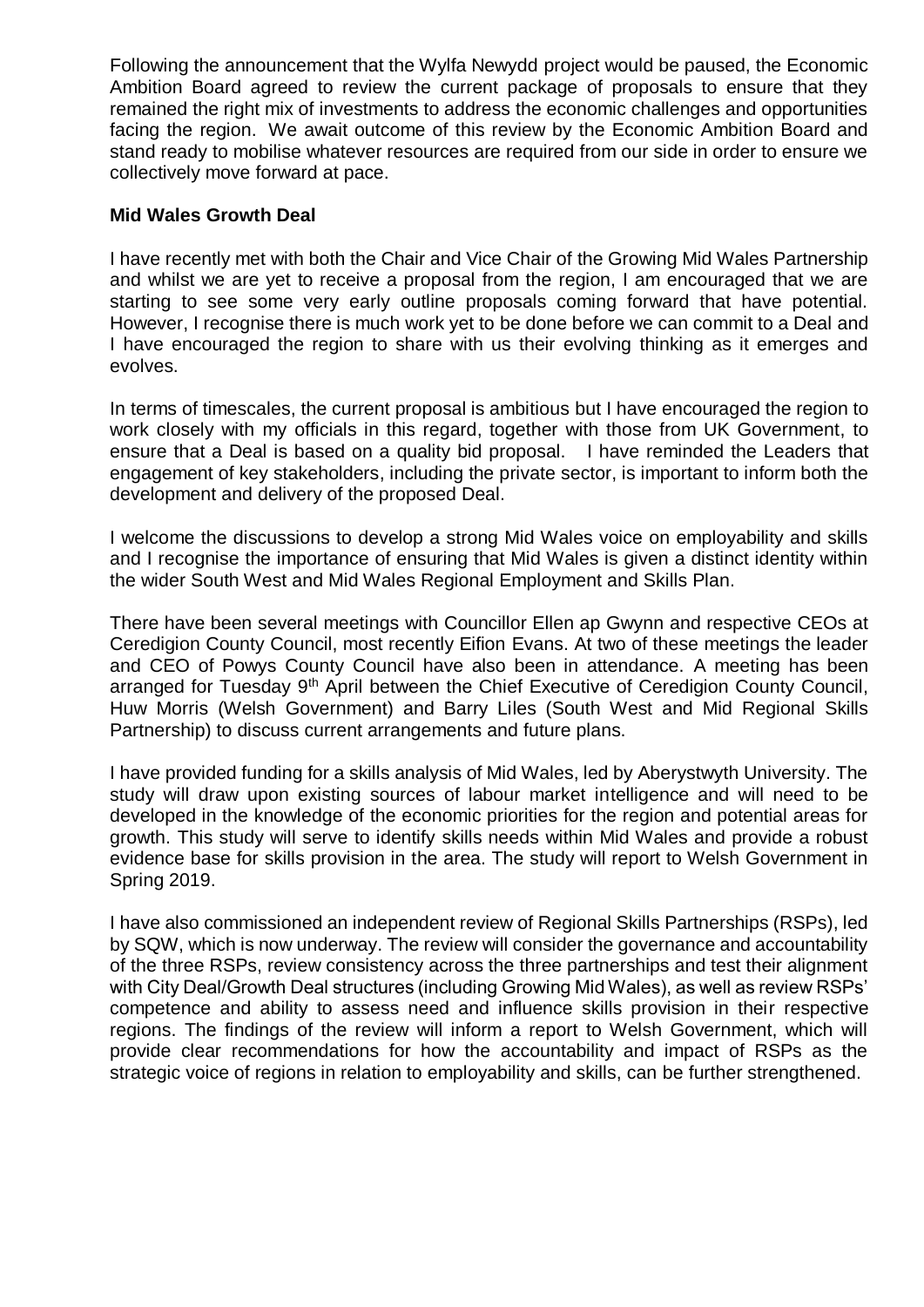# **Questions common across all the Deals**

### Capital funding - will there be a significant legacy created?

City and Growth Deals offer Wales and our regions an opportunity to unlock additional UK Government funding to support interventions that can deliver economic growth. The Welsh Government has been clear that Deals are not simply project delivery and funding vehicles. They are critical tools in providing a framework that allows regions to drive a new way of collaborative working, setting priorities as a single voice which supports regional economic ambitions and objectives and delivering key functions at a strategic level.

It is important to recognise that Deals are led by the ambition of local authorities and based on regional collaboration amongst stakeholders, who identify their priorities for driving sustainable economic growth. The Welsh and UK Governments are co-signatories in the Deals, but City and Growth Deals were established with the key principle that the local partners develop and deliver proposals which will create regional economic growth. The Welsh Government will continue to work closely with Deal partners and will ensure individual local authorities are supported during the review processes, reflecting the specific requirements of each Deal.

Continuation of Government funding for the Cardiff Capital Region City Deal will be subject to satisfactorily passing 'Gateway Reviews' at 5 yearly intervals, ensuring full accountability of the public money being spent by the region. As part of this gateway assessment, an independent review will evaluate the economic benefits and economic impact of the investments made under the scheme, including whether the projects have been delivered on time and to budget.

The Swansea Bay City Deal includes different arrangements to monitoring delivery rather than a formal Gateway Assessment.

### Alignment of Deals to regional and national economic strategies

We are working to ensure that any Deal reflects Welsh Government priorities and contributes to our policy agenda, including Wellbeing of Future Generations Act, Prosperity for All and our Economic Action Plan.

It is vital that Deals demonstrate benefit for the whole of the region and that they are transformational, aspirational and ambitious too. They need to demonstrate additionality and must not be about "more of the same".

Any proposals will need to be based on evidence and demonstrate a unified strategic regional approach which is innovative and aligned to the regions opportunities, whilst addressing and barriers.

### Possible creation of 'growth silos'

We are mindful of the relationship between the different Deals in Wales, with regions needing to work together in a complementary way. Deals must be distinct and not in competition with one another and also complement activity being taken forward at a national level. That is why Chief Regional Officers are in close contact with the City and Growth Deal teams in the regions to ensure alignment.